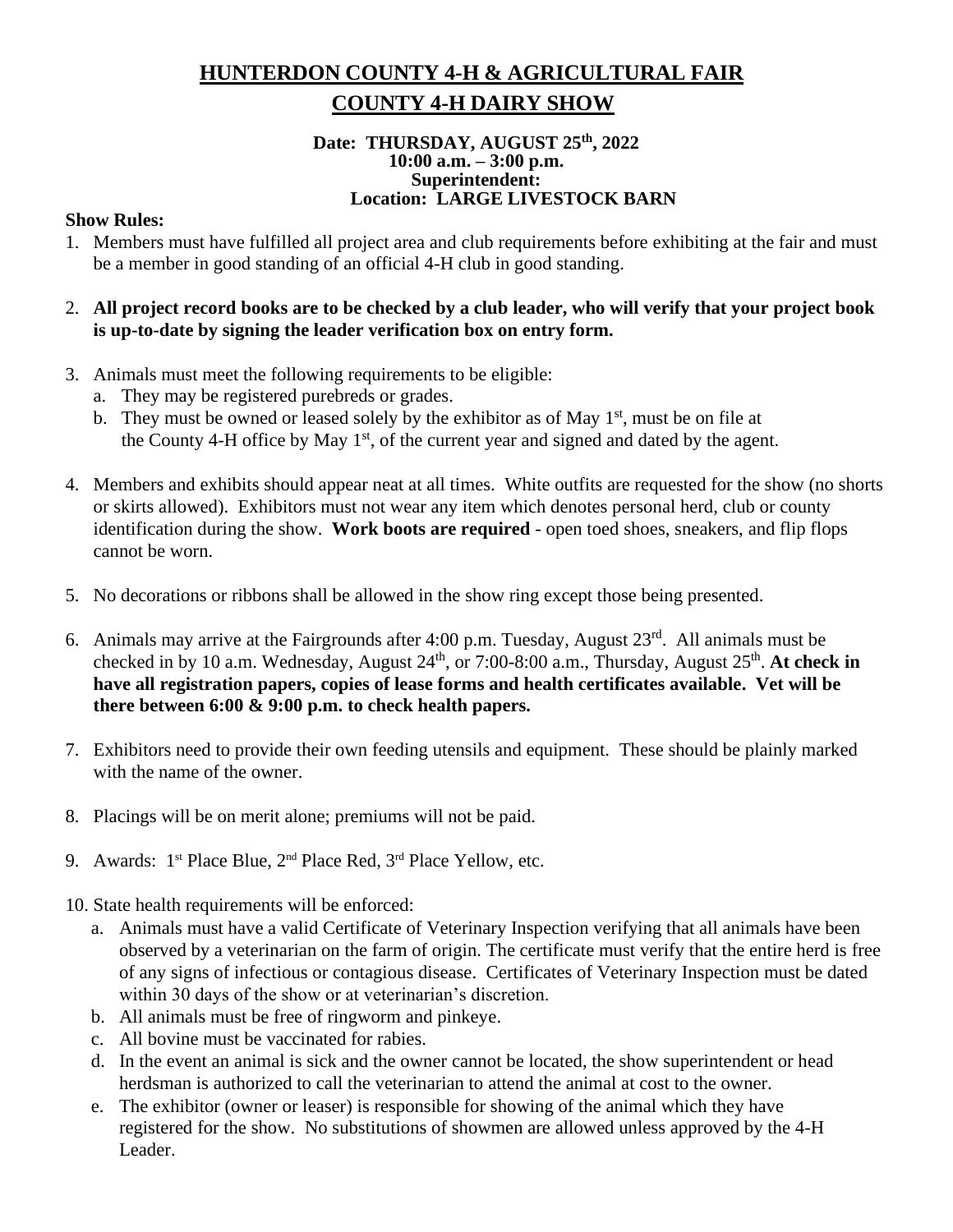- 11. Exhibitors are responsible for keeping the barn clean during and after the show, as advised by the head herdsman.
- 12. **Responsibility for Accident**  The Fair Association shall not be responsible for any accident which may occur to or by reason of any animal exhibited at the fair, and the exhibitors shall hold them blameless and indemnify them against any legal proceedings arising from any such accident.
- 13. Exhibitors must leave animals until 5:00 p.m. Sunday, August 28<sup>th</sup>.
- 14. The General Rules apply to this and all 4-H shows taking place at the Hunterdon County 4-H & Agricultural Fair.
- 15. Breed Classes: Colored Breeds to be shown independently in their own breed. There must be at least 3 animals in the Junior and Senior classes to have selection of Junior and Senior Champion.

#### 16. **Completed entry form should be sent to show superintendent: Forms should be completed and given to your 4-H leader by August 1 st .**

17. Main Club 4-H Leaders have the right to determine animal substitutions due to animal conditions that may potentially cause harm or injury to exhibitors, spectators and fair goers or spread of disease. These conditions may include animal in heat, illness, contagious or infectious disease. If such conditions occur during the 4-H and Agricultural fair, the Hunterdon County 4-H Club Leaders have the authority to have the animal removed from the grounds and the exhibitor will have an opportunity to make an animal substitution.

# **CLASSES**

- 1. Junior Heifer Calf born between March 1, 2022 and May 31, 2022
- 2. Intermediate Heifer Calf born between December 1, 2021 and February 28, 2022
- 3. Senior Heifer Calf born between September 1, 2021 and November 30, 2021
- 4. Summer Junior Yearling born between June 1, 2021 and August 31, 2021
- 5. Junior Yearling born between March 1, 2021 and May 31, 2021
- 6. Intermediate Senior Yearling born between December 1, 2020 and February 28, 2021
- 7. Senior Yearling born between September 1, 2020 and November 30, 2020

# **Selection of JUNIOR CHAMPION FEMALE AND RESERVE JUNIOR CHAMPION FEMALE**

- 8. Two-Year-Old Not Yet Freshened born between September 1, 2019 and August 31, 2020
- 9. Junior Two-Year-Old in Milk born between March 1, 2020 and August 31, 2020
- 10. Senior Two-Year-Old in Milk born between September 1, 2019 and February 28, 2020
- 11. Junior Three-Year-Old born between March 1, 2019 and August 31, 2019
- 12. Senior Three-Year-Old born between September 1, 2018 and February 28, 2019
- 13. Four-Year-Old born between September 1, 2017 and August 31, 2018
- 14. Five-Year-Old born between September 1, 2016 and August 31, 2017
- 15. Mature Cow-Six Years and Over born before September 1, 2015
- 16. Three and Four-Year-Old, Dry any animal born between September 1, 2016 and August 31, 2019 that has freshened and is now dry.
- 17. Five Years and Older, Dry any animal born before August 31, 2017 that has freshened and is now dry.

# **Selection of SENIOR CHAMPION FEMALE AND RESERVE SENIOR CHAMPION FEMALE**